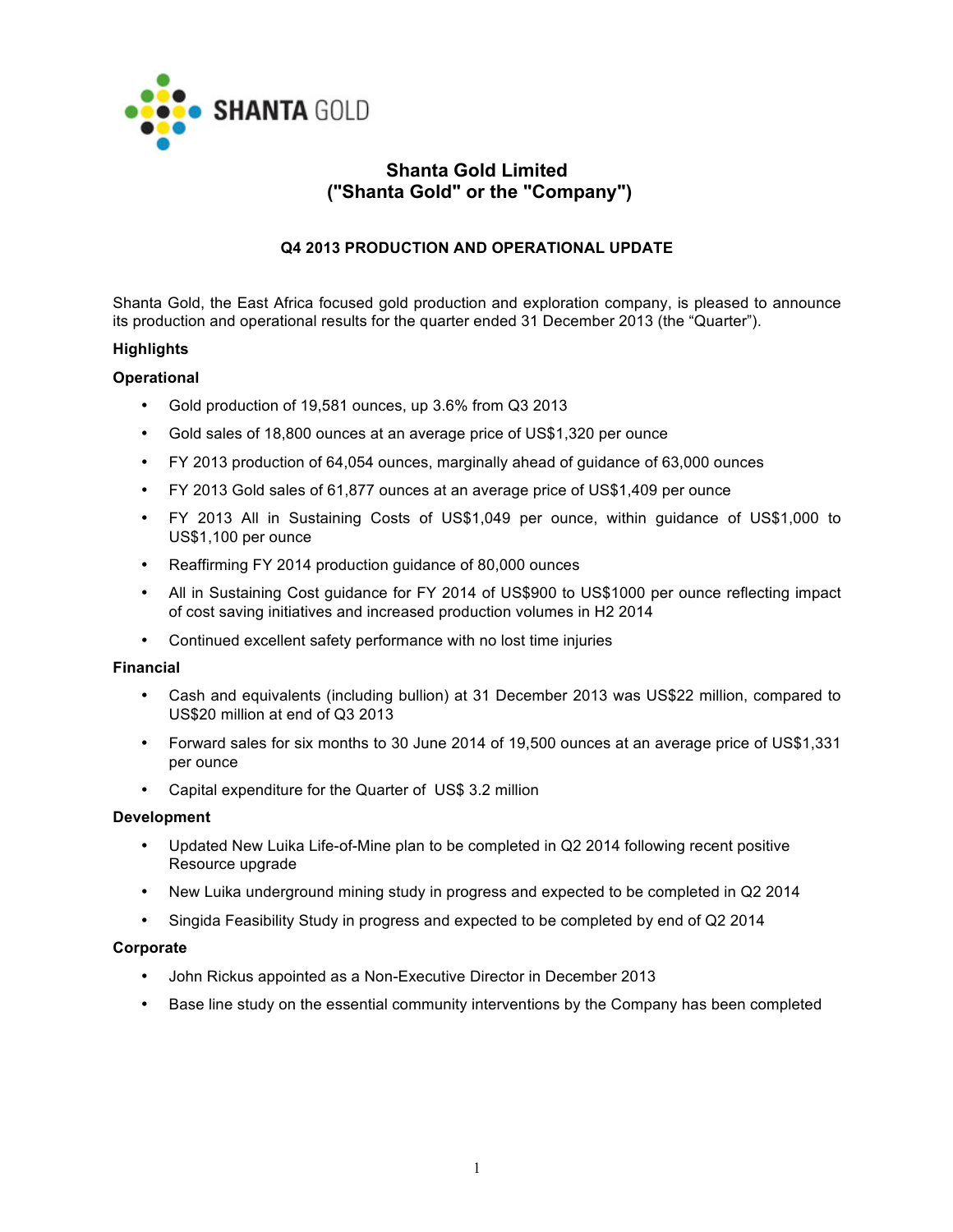

### **Mike Houston, CEO, commented:**

"The Company delivered another strong quarter with record throughput and production enabling us to marginally exceed our full year production guidance. With 38,475 ounces produced in the second half we have a robust base on which to build from and while further plant optimisation needs to be completed, we are confident in our ability to achieve FY 2014 production guidance of 80,000 ounces.

Cash costs for Q4 were influenced by one off cost items, however with actions taken during H2 2013 and with the increased production schedule, I remain confident that our cost guidance for 2014 is achievable.

The recently announced Resource upgrade reaffirms our belief in the ability to extend the Life-of-Mine at New Luika both through opencast and underground mining and highlights the potential of the wider Lupa Goldfields to support this extension."

### **Operational**

|                            | Q1     | Q <sub>2</sub> | Q3      | Q4      | Total   |
|----------------------------|--------|----------------|---------|---------|---------|
| Tonnes milled              | 71,518 | 88,966         | 114,130 | 117,278 | 391,892 |
| Tonnes per day             | 795    | 967            | 1,241   | 1.275   | 1,074   |
| Recovery (%)               | 87.8   | 85.2           | 91.3    | 85.9    | 87.9    |
| Grade (g/t)                | 7.15   | 5.75           | 5.95    | 6.30    | 6.23    |
| Gold (ounces)              |        |                |         |         |         |
| Production                 | 11,140 | 14.439         | 18,894  | 19,581  | 64,054  |
| Sales                      | 13,424 | 10,418         | 19,235  | 18,800  | 61,877  |
|                            |        |                |         |         |         |
| Realised Gold Price (US\$) | 1.613  | 1.408          | 1.366   | 1.320   | 1.409   |

#### 2013 Production Summary

\* After a full metal accounting review, there have been changes to previously declared production numbers.

Production for the Quarter was 19,581 ounces, an increase of 3.6% over Q3 2013 and giving full year production for 2013 of 64,054 ounces which was marginally above the production guidance of 63,000 ounces. Monthly production during the Quarter consistently exceeded 6,500 ounces. While there have been some initial delays in delivery, the plant improvements currently under implementation will improve production efficiency and recoveries from Q3 2014 and we remain confident in the ability of the plant to deliver FY 2014 production guidance of 80,000 ounces.

## Plant Upgrade

Some delays have been experienced in the delivery of both the elution/electro winning plant and the crushing/screening plant. Both plants are now scheduled to be commissioned by the end of Q2 2014. Initial test work suggests that with the elution plant, operational recovery of both gold and silver will improve materially whilst the crushing and screening plant will result in a finer mill feed and therefore increase plant throughput. As previously announced, part funding for the crushing and screening plant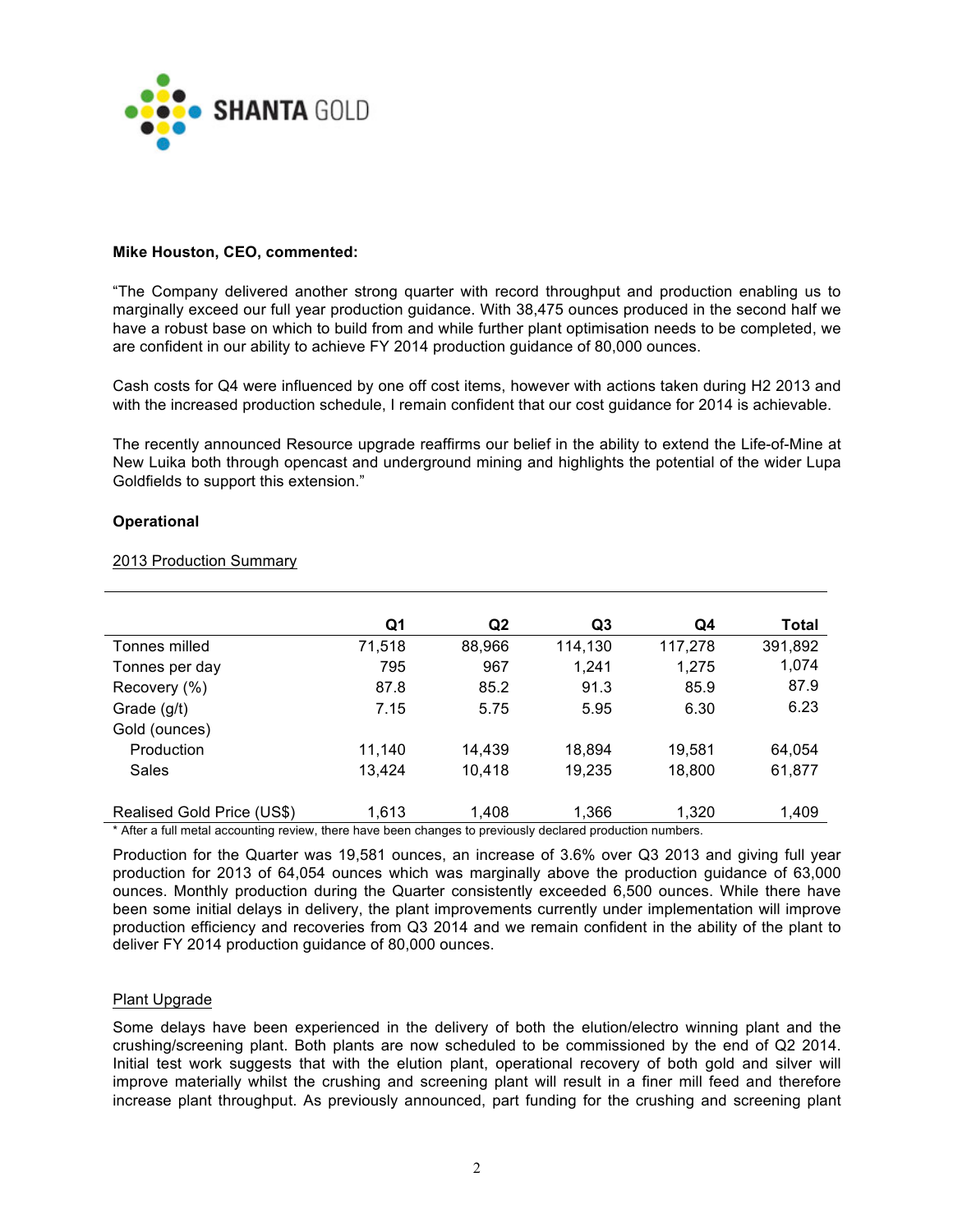

has been secured from EKN (Swedish Export Trade Fund) and will be repaid over five years starting in 2014.

#### Safety, Health and Environment

Safety performance for the quarter was very good with no lost time injuries recorded. Since project construction in 2011/12 and the commencement of production in late 2012, there has only been one lost time injury.

### **Financial**

Total gold sales for the Quarter of 18,800 ounces were realised at an average price of US\$1,320 per ounce. Gold sales for FY 2013 were 61,877 ounces at an average price of US\$1,409 per ounce.

Bullion in stock at 31 December 2013 was 3,625 ounces. The Company has sold forward to 30 June 2014, 19,500 ounces at an average price of US\$1,331 per ounce.

The unaudited Adjusted Operating Cash Cost (as defined by the World Gold Council's metrics) for the Quarter amounted to US\$940 per ounce, up 16% on Q3 largely due to one-off contract termination costs as well as ore and consumable stocks write-offs. In the last quarter, the Company commenced mining operations at the New Luika open pit where historical near surface workings occurred. This resulted in an overstatement of block model ore recoveries. We do not anticipate this to be an ongoing issue and on a positive note, despite the above, we have seen improved grades. As part of the year end processes, the Company has completed a review of its consumable stock holdings and written off redundant items.

Despite, the higher Q4 Adjusted Operating Cash Cost, the unaudited FY 2013 Cash Operating Cost of \$844 per ounce and the All in Sustaining Cost of US\$1,049 per ounce were within the previously communicated full year guidance. Our All in Sustaining Cost guidance for FY 2014 is US\$900 to US\$1,000 with H2 2014 costs expected to be lower given increased production volumes from July 2014.

Capital expenditure for the Quarter amounted to US\$3.2 million and was mainly on the elution/electro winning and crusher/screening plants.

Cash and cash equivalents (including gold bullion) as at 31 December 2013 was US\$22 million. The Company generated positive cash flow in the Quarter and year to December 2013 of US\$2.3 million and of US\$10.4 million respectively.

### **Development**

### New Luika Resource and Reserve Update

Following the recent drilling programme, the New Luika Indicated Mineral Resource was increased to 692k ounces with an average grade of 5.5 g/t. With a better understanding of the plant capacity, a review of the broader resource potential of the area within the New Luika mining license is currently being undertaken. The two key objectives are to firstly evaluate each of the nine resource targets, including the Bauhinia Creek and Luika deposits, and surface gravels and develop mine plans using the most cost effective mining method. Secondly, by optimizing the resource and plant capacity, develop an updated Life-of-Mine plan that maximizes returns for shareholders. We are encouraged with progress to date and this exercise should be completed in Q2 2014.

### Singida